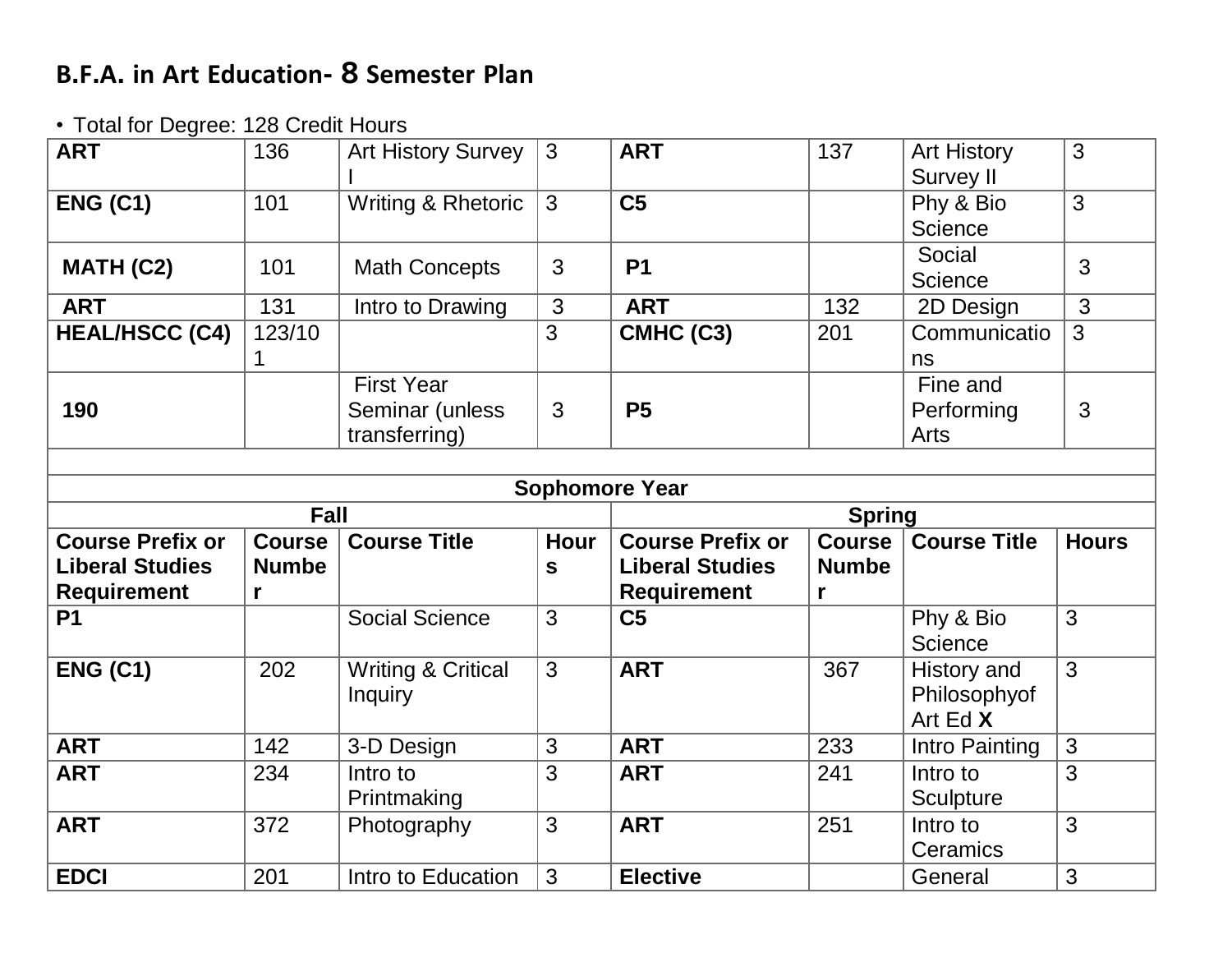|                                                                         |                                    |                                                               |                      |                                                                         |                                    | Elective                                          |                |
|-------------------------------------------------------------------------|------------------------------------|---------------------------------------------------------------|----------------------|-------------------------------------------------------------------------|------------------------------------|---------------------------------------------------|----------------|
|                                                                         |                                    |                                                               | <b>Junior Year</b>   |                                                                         |                                    |                                                   |                |
| <b>Fall</b>                                                             |                                    |                                                               |                      | <b>Spring</b>                                                           |                                    |                                                   |                |
| <b>Course Prefix of</b><br><b>Liberal Studies</b><br><b>Requirement</b> | <b>Course</b><br><b>Number</b>     | <b>Course Title</b>                                           | Hour<br>$\mathbf{s}$ | <b>Course Prefix of</b><br><b>Liberal Studies</b><br><b>Requirement</b> | Course<br><b>Numbe</b><br>r        | <b>Course Title</b>                               | <b>Hours</b>   |
| <b>PSY</b>                                                              | 323                                | Understanding<br>Learnig<br>Development -<br>PES <sub>2</sub> | 3                    | <b>ART</b>                                                              |                                    | Upper level<br><b>Art History</b><br>elective     | 3              |
| <b>ART</b>                                                              | 270                                | Communication<br>Design                                       | 3                    | <b>ART</b>                                                              | 300/40<br>$\overline{0}$           | <b>Studio</b><br>Specialty<br>Area Art<br>Coourse | 3              |
| <b>ART</b>                                                              | 300/400                            | <b>Studio Specialty</b><br>Area Art Course                    | 3                    | <b>ART</b>                                                              | 463                                | <b>Art Methods</b><br>Middle/Hifgh<br>School      | 3              |
| <b>ART</b>                                                              | 416/415                            | Modern Art OR<br>Contemporary<br>Art                          | 3                    | <b>P3</b>                                                               |                                    | <b>History</b>                                    | 3              |
| <b>ART</b>                                                              | 465                                | <b>Art Methods</b><br>Elem School                             | 3                    | <b>Elective</b>                                                         |                                    | General<br>Elective                               | $\overline{2}$ |
| <b>ART</b> or any<br><b>General Elective</b>                            |                                    |                                                               | 3                    | <b>SPED</b>                                                             | 339                                | Designing<br>Classroom as<br>RLC PES3 --          | 3              |
|                                                                         |                                    |                                                               |                      |                                                                         |                                    |                                                   |                |
|                                                                         |                                    |                                                               | <b>Senior Year</b>   |                                                                         |                                    |                                                   |                |
| Fall                                                                    |                                    |                                                               |                      | <b>Spring</b>                                                           |                                    |                                                   |                |
| <b>Course Prefix or</b><br><b>Liberal Studies</b><br><b>Requirement</b> | <b>Course</b><br><b>Numbe</b><br>r | <b>Course Title</b>                                           | Hour<br>$\mathbf{s}$ | <b>Course Prefix of</b><br><b>Liberal Studies</b><br><b>Requirement</b> | <b>Course</b><br><b>Numbe</b><br>r | <b>Course Title</b>                               | <b>Hours</b>   |
| <b>ART</b>                                                              |                                    | <b>Upper level Art</b>                                        | $\mathfrak{S}$       | <b>ART 491</b>                                                          |                                    | <b>Student</b>                                    | 3              |